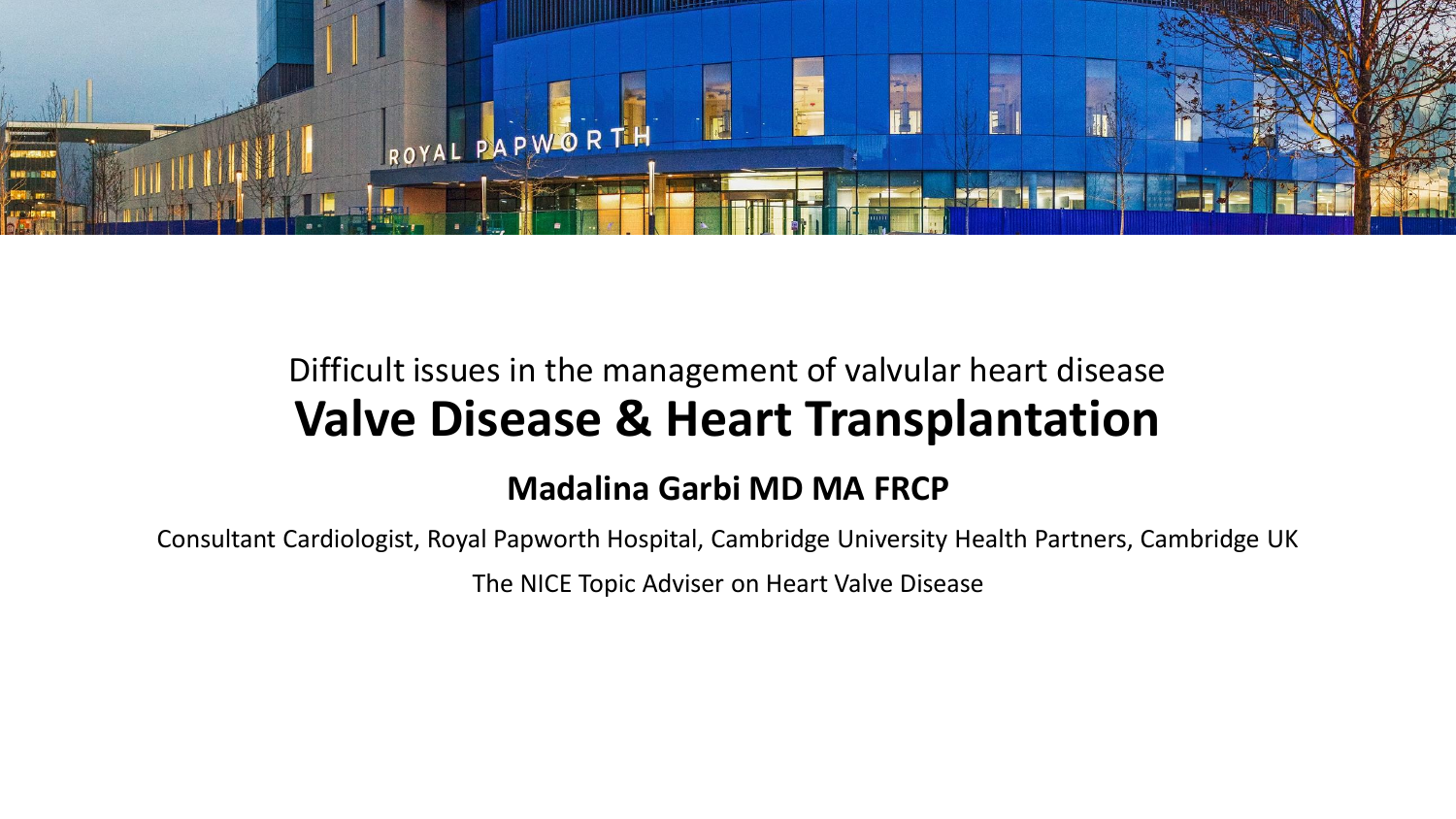# **Contraindications to cardiac transplantation**

- $\triangleright$  Active infection (patients with chronic viral infection such as hepatitis B, hepatitis C and HIV may be considered if viral titres are undetectable on treatment/following treatment with no evidence of other organ damage).
- > Symptomatic cerebral or peripheral vascular disease.
- $\triangleright$  Diabetes mellitus with end-organ damage, eq, nephropathy, neuropathy, proliferative retinopathy. Poorly controlled diabetes with glycosylated haemoglobin persistently >7.5% or 58 mmol/mol is a relative contraindication.
- ► Current or recent neoplasm: risk of recurrence should be discussed with the oncologist.
- Severe lung disease: FEV, and FVC <50% predicted or evidence of parenchymal lung disease.
- Irreversible renal dysfunction with estimated glomerular filtration rate  $<$ 30 mL/ min/1.73 m<sup>2</sup>.
- Irreversible liver dysfunction eq. cirrhosis
- Recont pullinonary thromboembolism (generally in the last 3 months)
- Pulmonary hypertension with pulmonary artery systolic pressure  $>60$  mm Hq. transpulmonary gradient ≥15 mm Hg and/or pulmonary vascular resistance >5 Wood units. If irreversible with either pharmacological manipulation or mechanical unloading of the left ventricle, then this is an absolute contraindication to isolated heart transplantation.
- ▶ Psychosocial factors including history of non-compliance with medication, inadequate support, ongoing/recent drug or alcohol abuse, current smoker.
- ► Obesity (body mass index > 35 kg/m<sup>2</sup> or weight > 140% of ideal body weight).
- > Other multisystem disease with poor long-term survival.

FEV, forced expiratory volume in one second; FVC, forced vital capacity.

*Bhagra et al, Heart, 2018*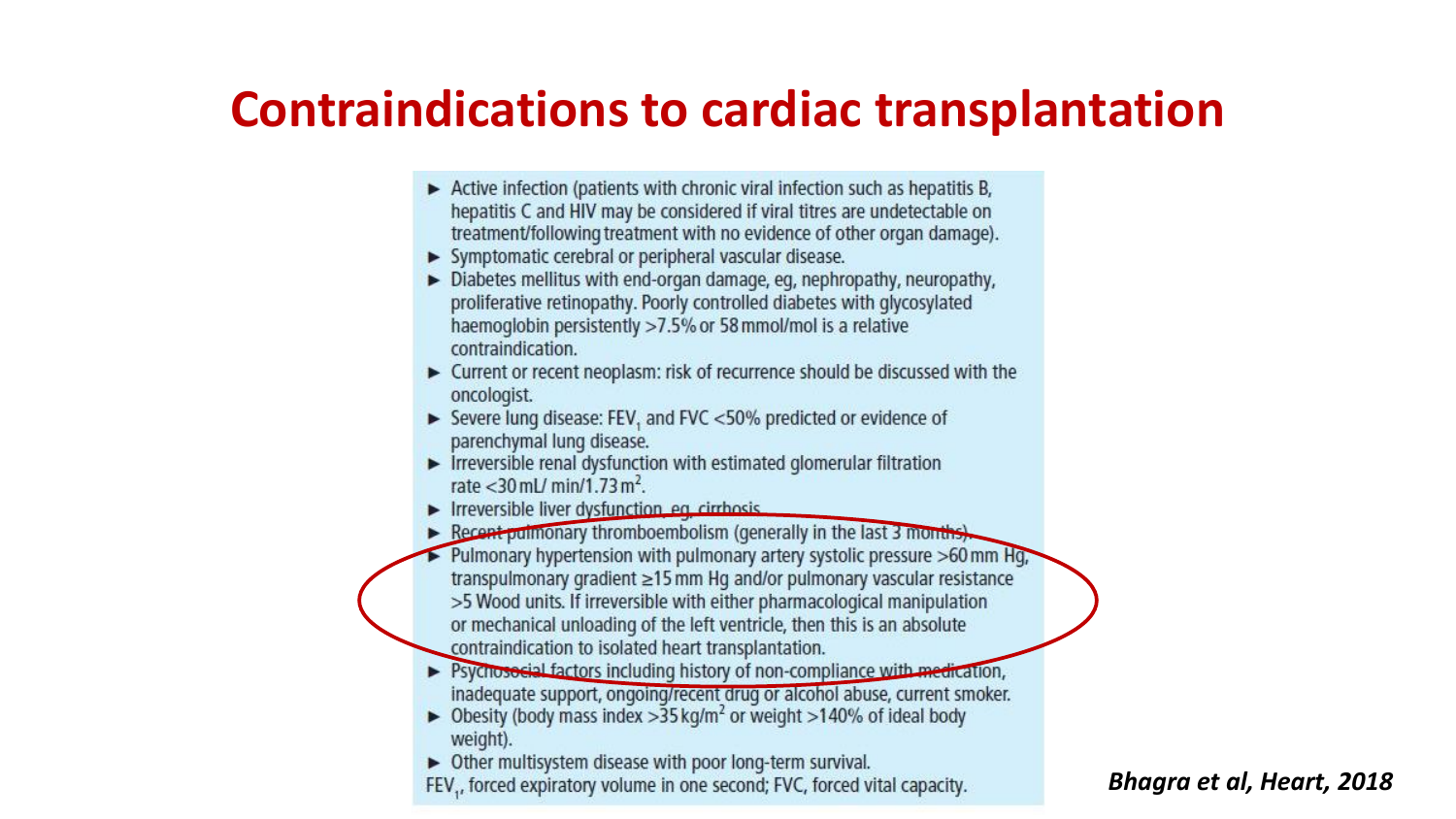# **PHT in VHD**



*PVR > 3WU usually when pre- and post-capillary PHT coexist*

*Maeder et al, Front Cardiovasc Med, 2018*

#### *Valve surgery more likely inappropriate in:*

*severe AS with severely impaired LV and no contractile reserve severe MR with severely impaired LV*

*Carabello, JACC, 2004*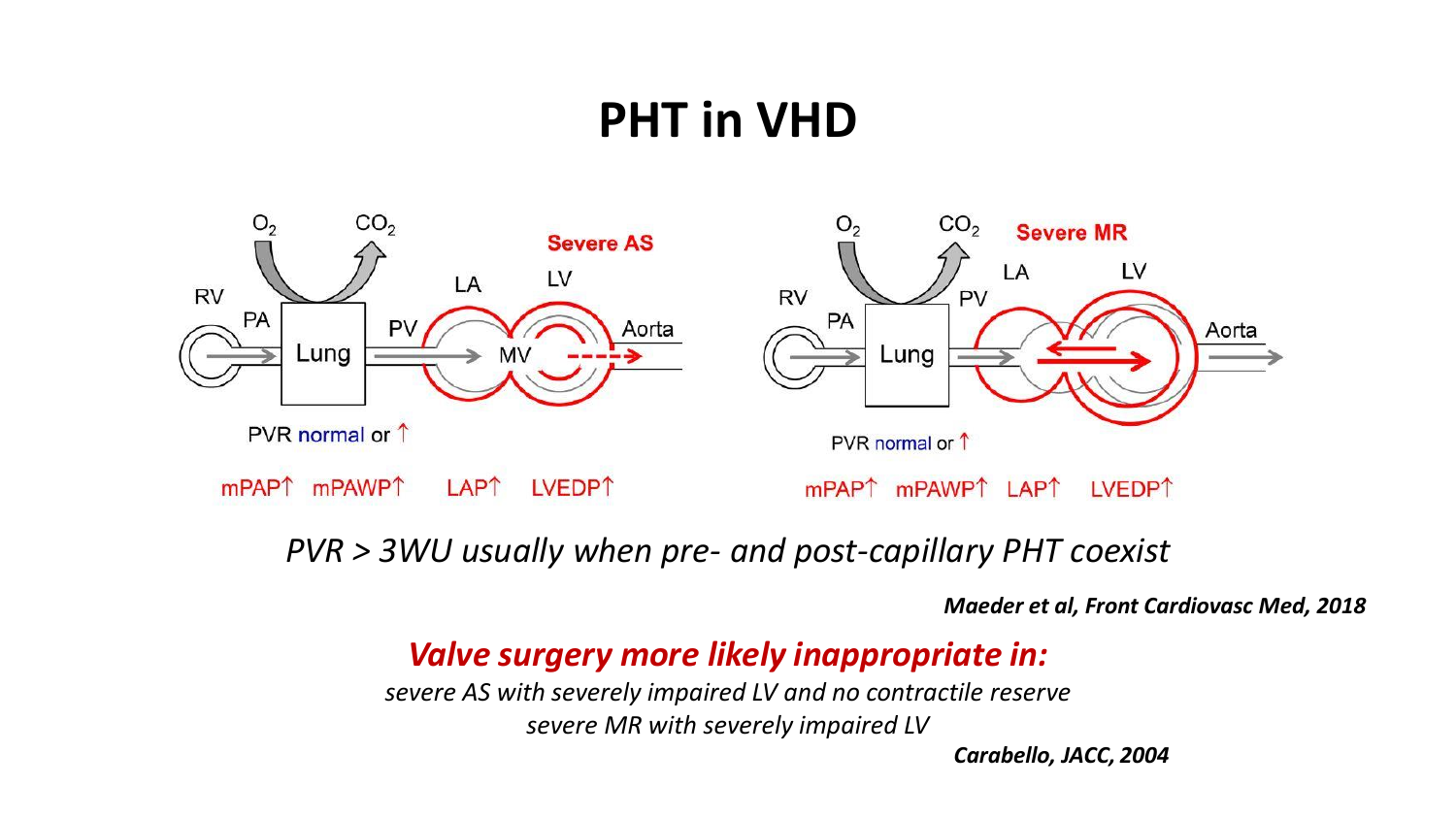## **Edge to edge MR reduction as a bridge for transplantation MitraBridge**

#### *17 centres, 119 patients*



#### *Godino et al, J Heart Lung Transplant, 2020*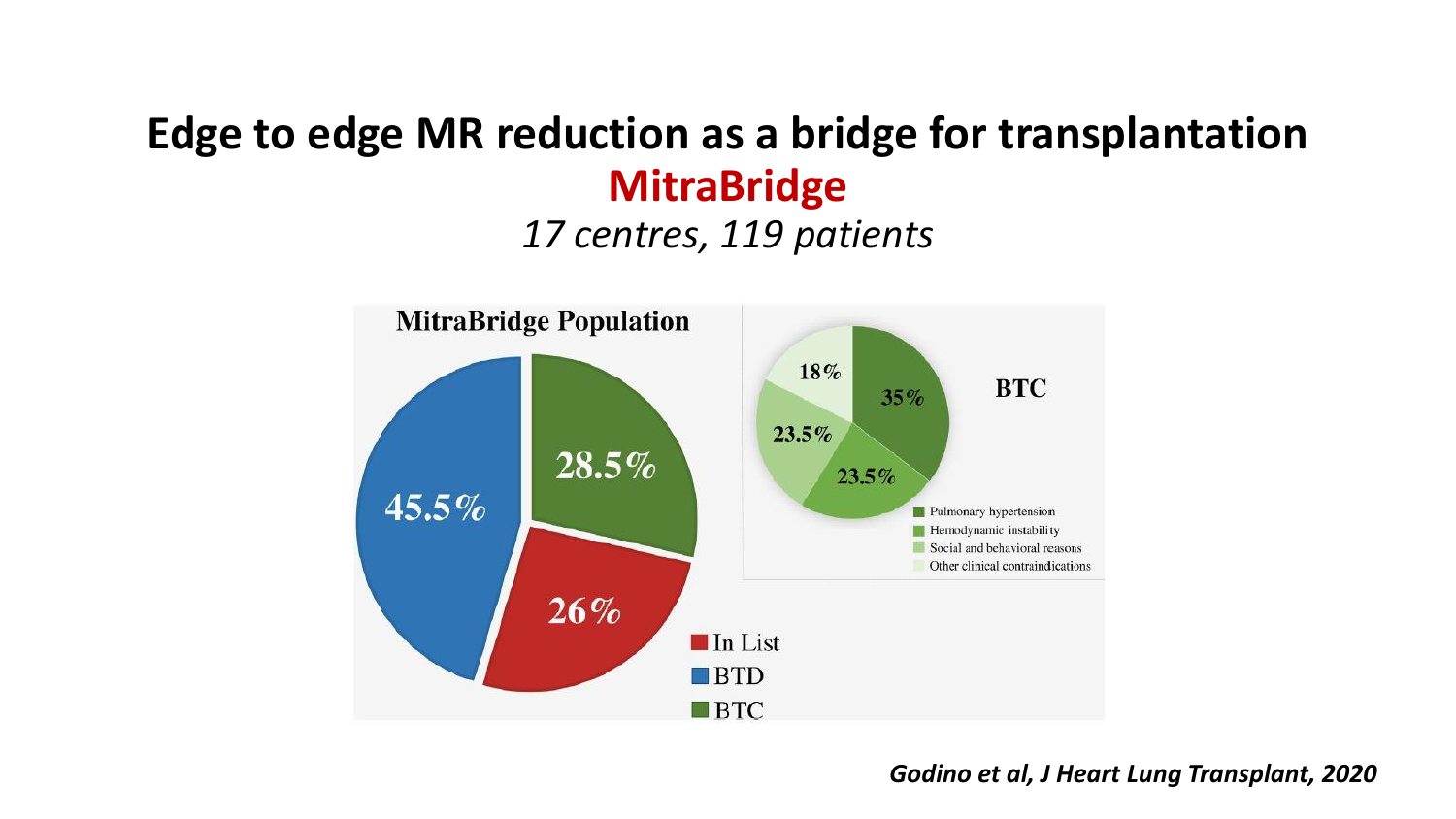## **MitraClip effect**

#### *no transplant need / accepted on transplant list / elective rather than urgent*



#### *Godino et al, J Heart Lung Transplant, 2020*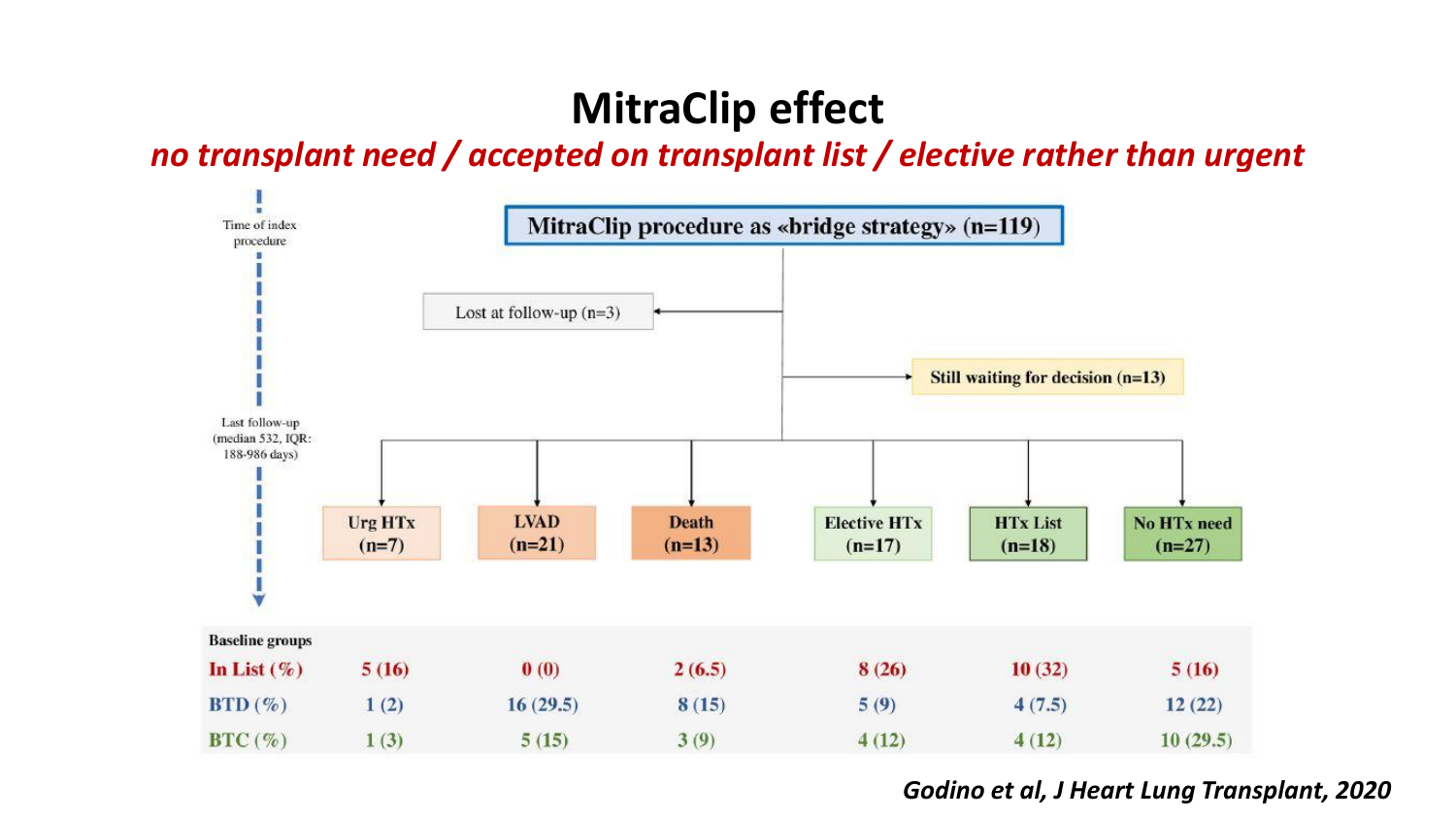### **HFrEF (LV EF < 30%) & severe secondary MR despite OMT MitraClip**

*RHC before and after to asses effect*



*Doldi et al, IJC, May 2021*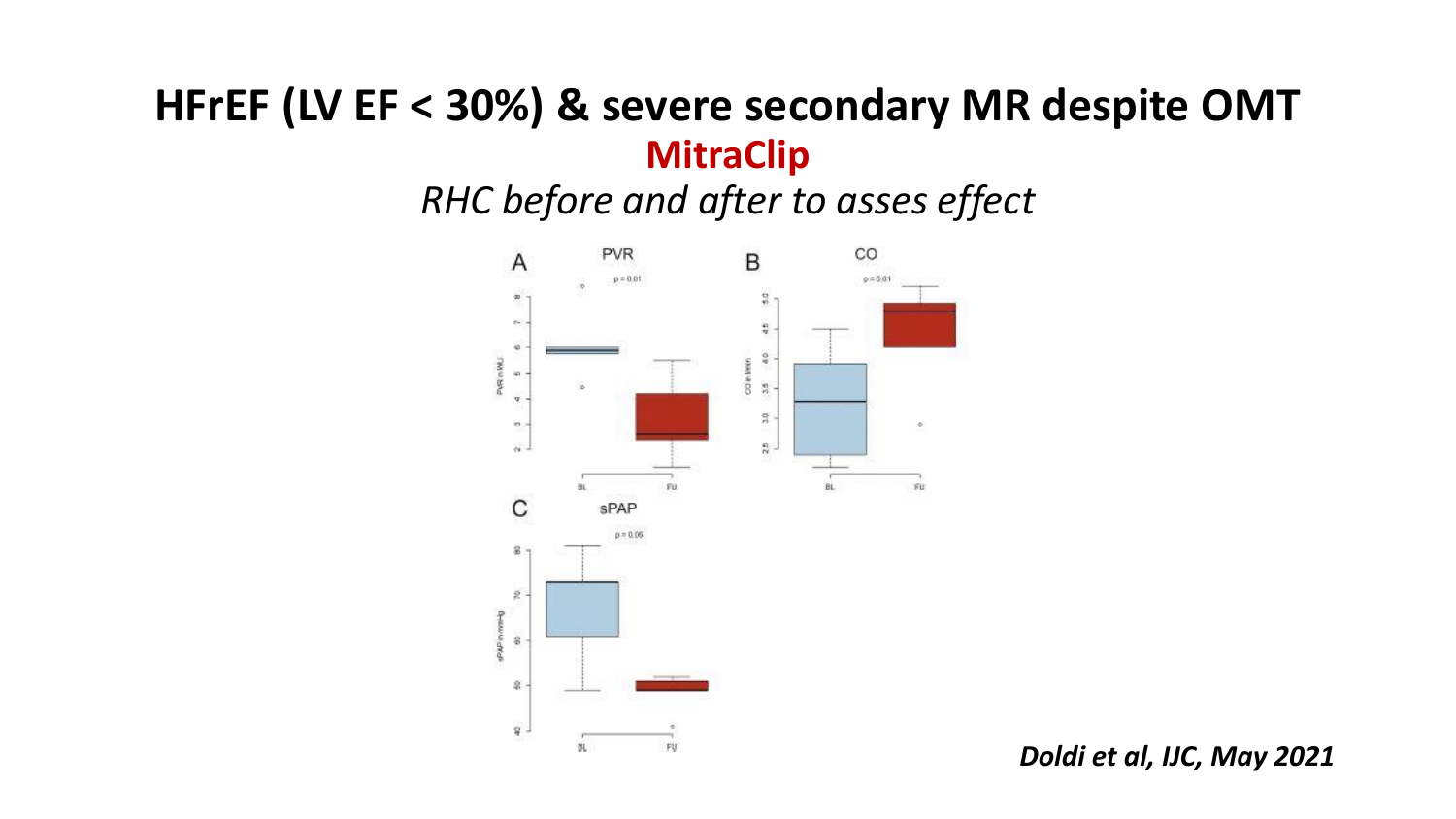### **HFrEF (LV EF < 30%) & severe secondary MR despite OMT MitraClip**

*subgroup with PVR > 3.5WU*



*Doldi et al, IJC, May 2021*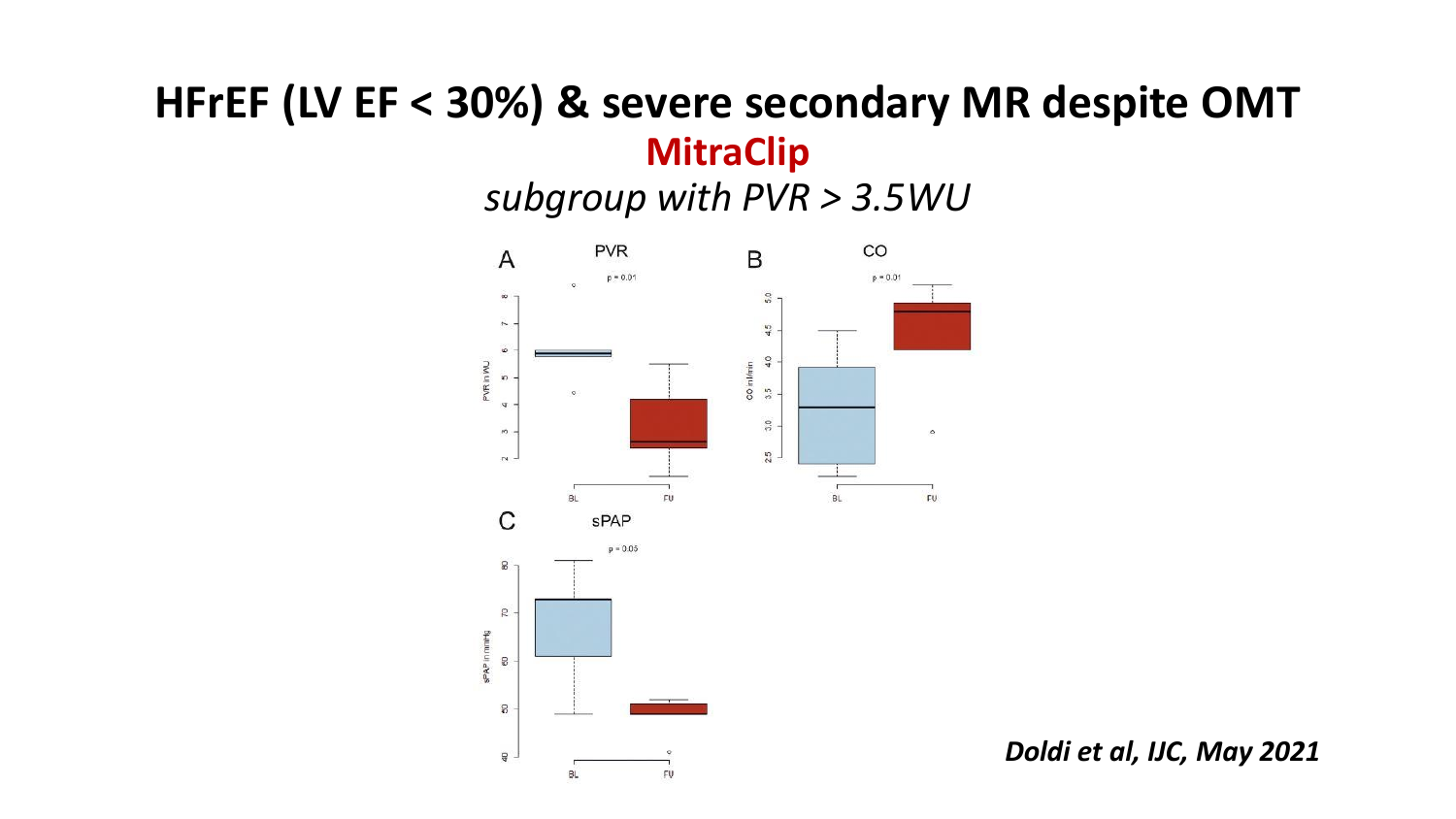# **Valve disease & LVAD**



### **LVAD applications**

- 1. Bridge to transplantation (patient on list)
- 2. Bridge to candidacy (to reverse contraindications
- 3. Destination therapy (improve & prolong life)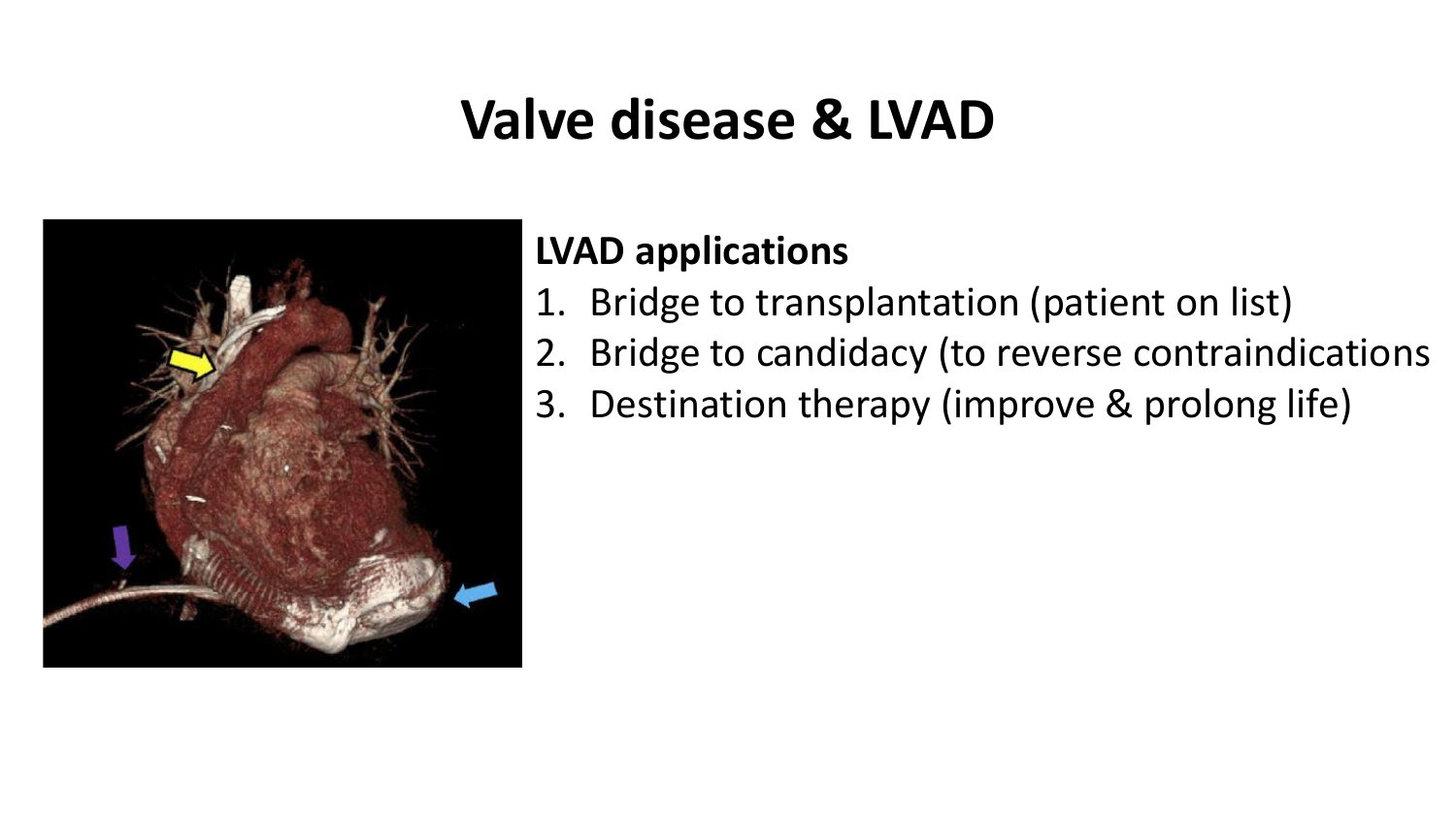

- **AR**
	- $\downarrow$  forward flow ("recirculation")  $\rightarrow$  >mild requires pre-LVAD AVR
	- LVAD-induced AR (low LV EDP / high Ao root pressure)  $\rightarrow$  AV oversew or AVR
- **AS**
	- Mild to moderate = no impact / Severe = replace
	- Mild to moderate associated with AR  $\rightarrow$  may facilitate pre-LVAD TAVI rather than sAVR
- **MS**
	- $\downarrow$  LVAD inflow  $\rightarrow$  >moderate requires pre-LVAD MVR
- **MR**
	- MR severity  $\downarrow$  with LVAD (LV offloading)  $\rightarrow$  no need for pre-LVAD valve intervention
- **TR**
	- $\downarrow$  RV forward flow  $\rightarrow$  >moderate may require pre-LVAD repair
- **Mechanical AVR**
	- Tends to thrombose on LVAD  $\rightarrow$  pre-LVAD replacement with bioprosthesis
- **Mechanical MVR**
	- Needs higher INR post LVAD